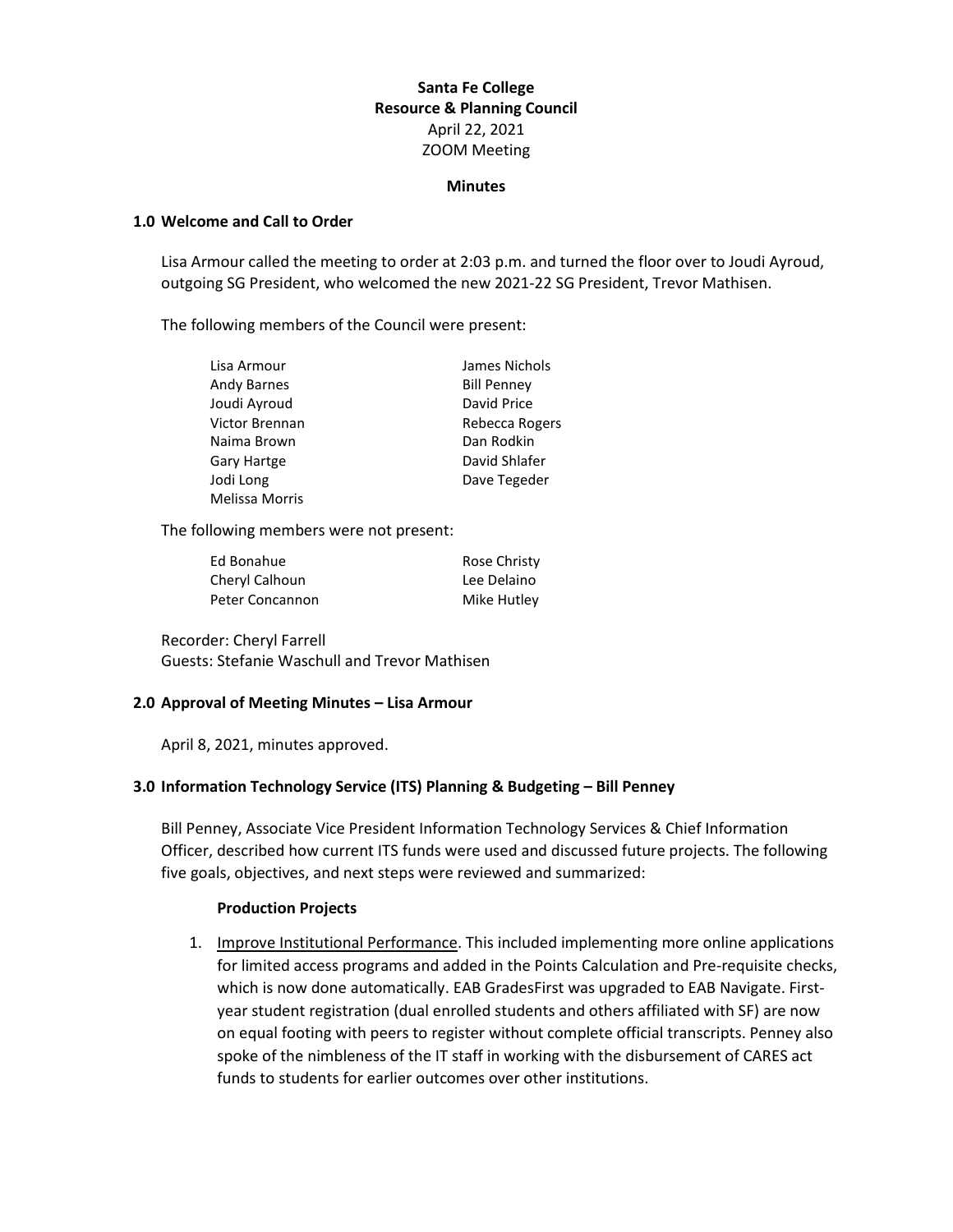- 2. Security/Information Security. It was reported the College was receiving 20-30k fake applications a month at one point. This impacted workload and excessive downloading of MS 365. Security measures were progressively implemented, resulting in the reduction in fake applications down to approximately 100/month. In addition, 80 new security cameras, at all sites, were added, and 27 new accesscontrolled doors in faculty areas (K/B) and the Administration Building (F). OneDrive backup systems are is in place to protect all employees' information and the tapeless backup and storage environment now has multiple locations. The E911 emergency notification system has been updated to indicate not only which campus or center you are on, but your office or area as well.
- 3. Build and Maintain the IT Infrastructure. Penney reported wireless enhancements to greenspaces, center parking lots, and classrooms. The need for daily firewall and spam upgrades were discussed due to the tens of thousands of cyberattacks attempted daily, as was the upgrade to the application servers to the latest IBM version. Penney's final comments were in response to the Network Operation Center (NOC) function. The command center responds to critical system issues by alerting an IT staff member of problems, greatly reducing response time.

# **Upcoming Projects**

- 4. Embrace high impact practices. The following are current projects or near-term future projects.
	- Academic Plan The tool provides an overview of progress to the student (all degrees), including percentage of completion for programs, allows students to adjust their plans by adding/removing courses, and displays timeline impacts resulting from adjustments. Advisors are currently working with the tool in test. It will go into production very soon.
	- Expand SF eTime to all staff Currently Facilities, Finance, HR, and ITS staff are using SF eTime. Additional training is planned, so the system can be used by all staff in the near future.
	- Unified Training Management Solution This tool will capture training assignments for (FERPA, Cybersecurity, Preventing Sexual Harassment…) and completions by all staff.
	- Automation of data import for Gator Engineering Hundreds of staff-hours can be saved through an automated system integrated with UF's. Records will be updated daily.
- 5. Leverage design and technology to create complete, engaging learning environments oncampus and online.
	- Upgrade 55 Classrooms using CRRSAA Funding, so the classrooms are available for HyFlex instruction starting Fall Term. Upgrades include front/back screens, microphones, and sound systems. This will provide significant additional flexibility for teaching and learning.